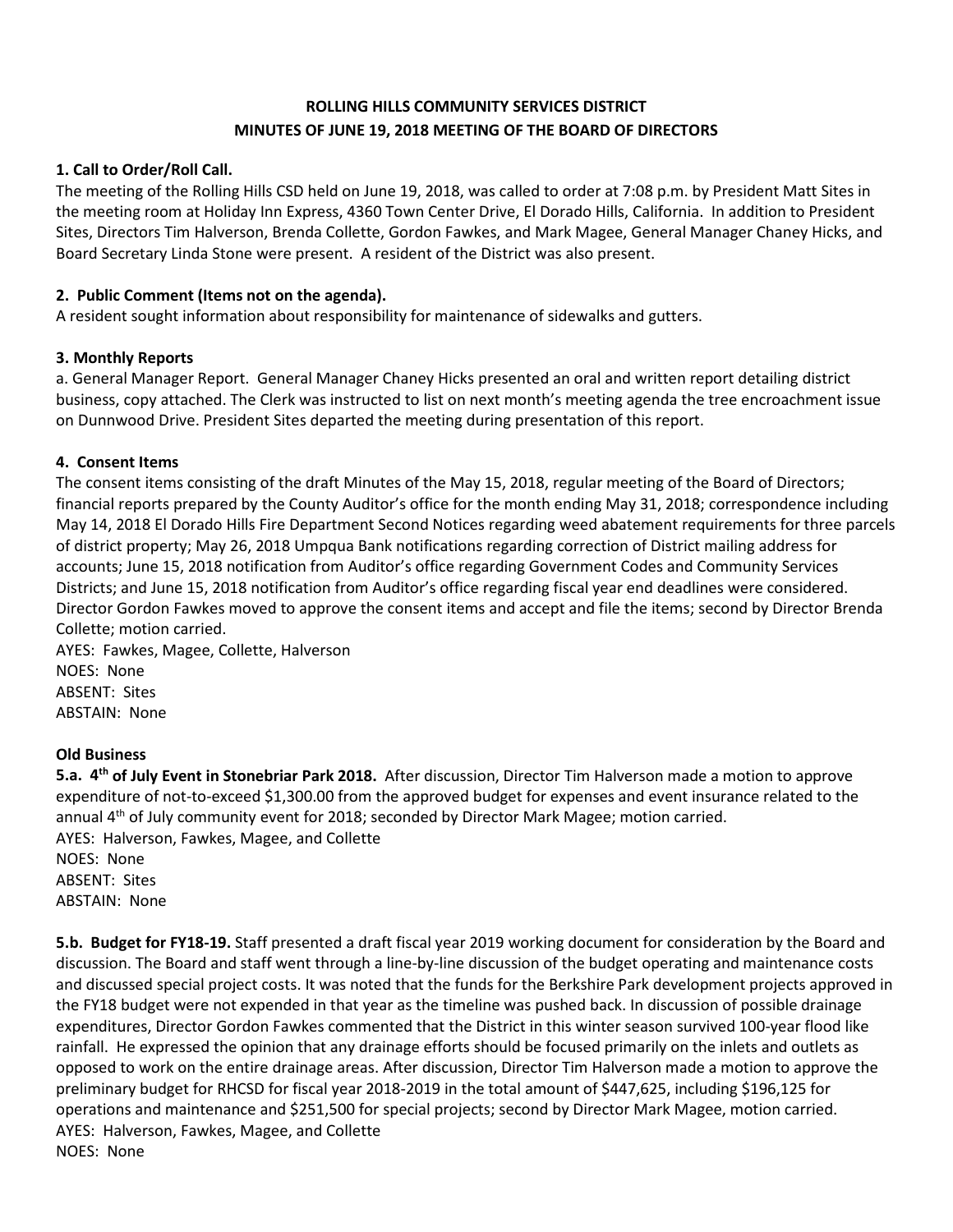ABSENT: Sites ABSTAIN: None

#### **New Business**

**6.a. Storage Unit Rental.** The Board members discussed the timeline for the Berkshire development project and specifically building of the proposed shed to replace the need for rental of a storage unit. In light of the upcoming expiration of the storage rental agreement and expected timing for work on the proposed development project, the Board agreed that continued rental of a storage unit is necessary. After discussion, Director Tim Halverson made a motion to approve six months rental cost of not-to-exceed \$900.00 for July through December; second by Director Mark Magee; motion carried.

AYES: Halverson, Fawkes, Magee, and Collette NOES: None ABSENT: Sites ABSTAIN: None

**6.b. Reserve Study.** The proposals received in response to the District's request for bids to conduct a Reserve Study were reviewed and discussed. Director Tim Halverson made a motion expressing the intent to award the contract to Association Reserves at a cost of \$4,400, provided the vendor delivers the needed insurance documentation and is willing to sign the District's agreement, and authorize the General Manage to execute the agreement on behalf of the District; motion was seconded by Director Mark Magee; motion carried.

AYES: Halverson, Fawkes, Magee, and Collette NOES: None ABSENT: Sites ABSTAIN: None

**6.c. Public Hearing regarding Authorizing the Continued Collection of the Direct Charge Assessment Fiscal Year 2019.** Director Tim Halverson opened the public hearing for this item. He asked if there was any public comment. There being none, he closed the hearing. There being no further discussion, Director Tim Halverson moved for adoption of Resolution 18-05 authorizing continued collection of the Direct Charge Assessment of \$200 in FY19 for the purpose of maintaining and improving community infrastructure and for other lawful purposes of the District; second by Director Mark Magee, motion carried.

AYES: Halverson, Fawkes, Magee, and Collette NOES: None ABSENT: Sites ABSTAIN: None

**6.d. Public Hearing regarding Establishing the Appropriation Limits for Fiscal Year 2019 for RHCSD as described in Article XII B of the State Constitution.** Director Tim Halverson opened the public hearing for this item. He asked if there was any public comment. There being none, he closed the hearing. The Board referenced the prior legal opinion from former General Counsel Dave McMurchie on this issue. There being no further discussion, Director Tim Halverson moved for adoption of Resolution 18-06 establishing the appropriation limits for fiscal year 2019 for the Rolling Hills Community Services District as described in Article XII B of the State Constitution in the amount of \$98,967.12; motion seconded by Director Mark Magee; motion carried.

AYES: Halverson, Fawkes, and Magee NOES: None ABSENT: Sites ABSTAIN: Collette

**6.e. LAFCO Notification Regarding Municipal Services Review for District.** General Manager Chaney Hicks briefed the board about notification from LAFCO. The board secretary provided detail about past MSRs conducted and commented information needs to be provided to LAFCO about the new neighborhood in the District, Sierramonte. The draft MSR is expected to be available by the end of June for District review and comment prior to its finalization.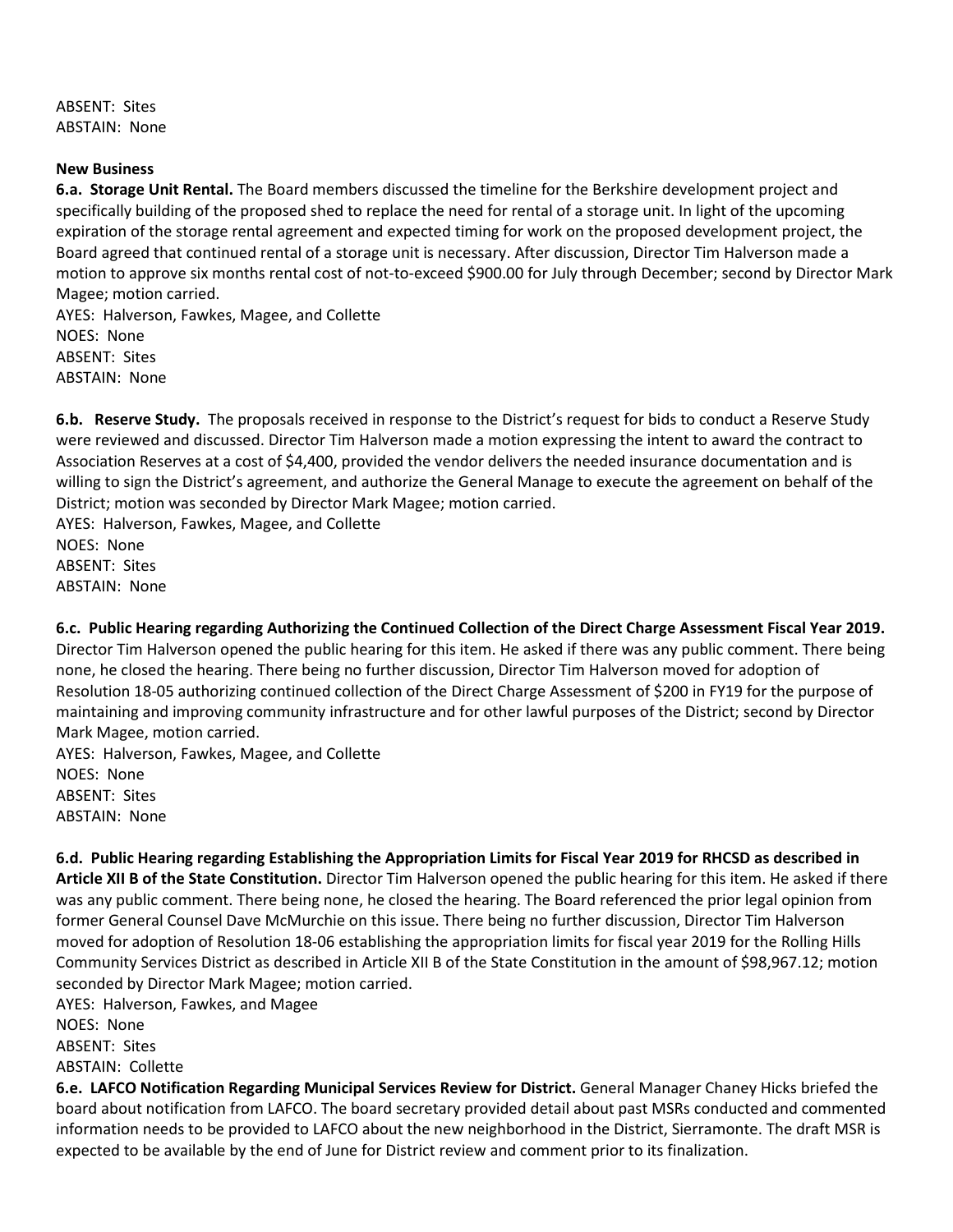**7. Adjournment.** Upon motion by Director Mark Magee and seconded by Director Brenda Colette, the meeting was adjourned at 9:15 p.m.

Submitted by:

/s/<br>Linda Stone, Board Secretary

Approved by Board: July 17, 2019